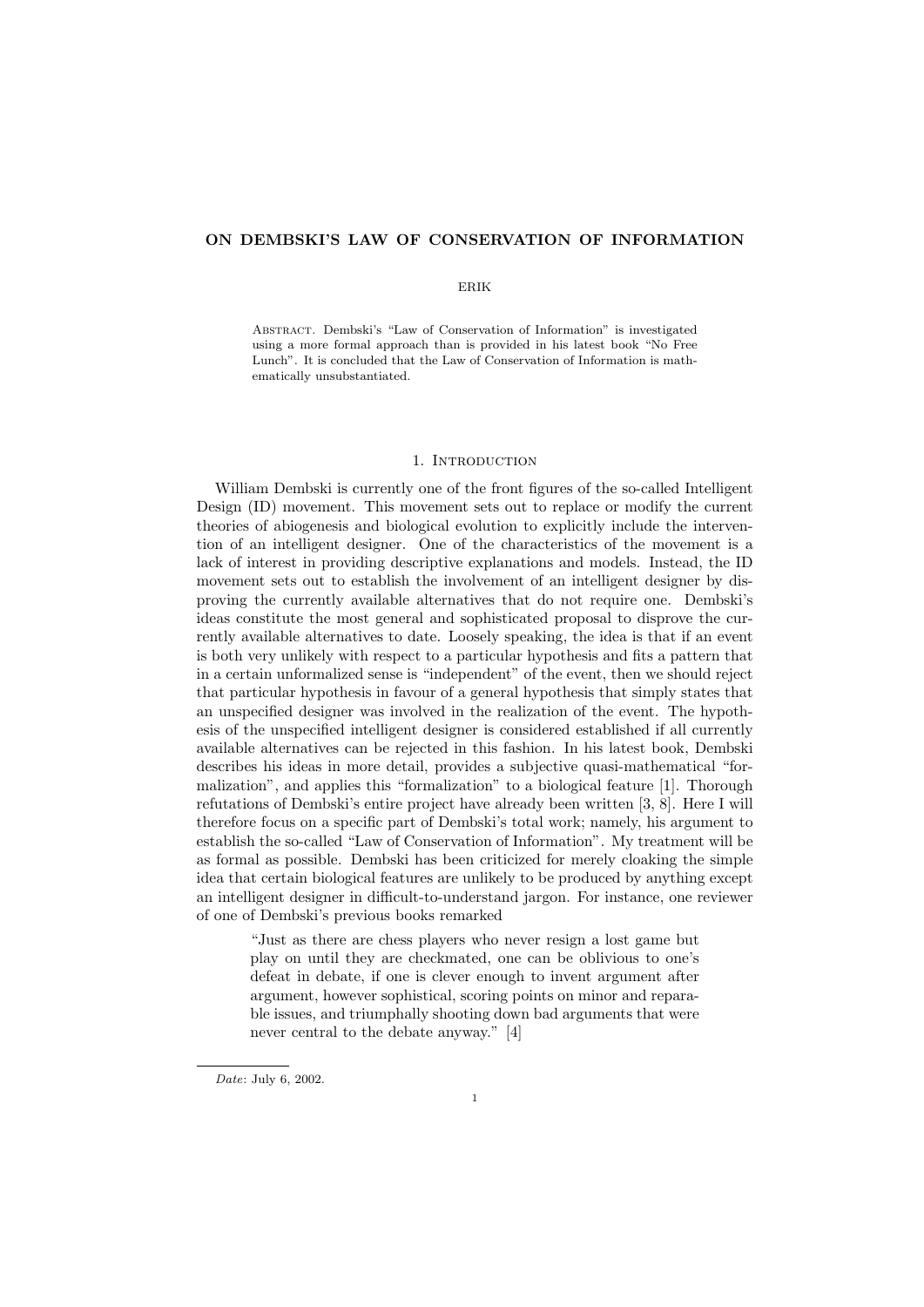Perhaps by treating Dembski's ideas as formally as possible, I unwittingly encourage the unnecessary jargon and peripheral arguments that Dembski has been criticized for. Nonetheless, I feel that a formal investigation of the ideas would be valuable. Formalization is a powerful tool to detect, and perhaps also repair, logical flaws. I stress that I will not be concerned with the way Dembski's ideas are being applied to real-world cases. I, like many other critics, consider Dembski's applications to the real world to fail to conform to even the rules he set up himself. But here I will be concerned with Dembski's ideas in theory, not in practice.

Finally, it should also be mentioned that Dembski's writings are notoriously difficult to interpret. To my knowledge, in the cases where Dembski has responded to criticism, the response has always been that the critic has misunderstood him in some fatal way. My own interpretations probably differ a little from those of all other critics, but I cannot guarantee that Dembski will agree with my presentation of his ideas. The reader is encouraged to critically compare my interpretation with Dembski's original writings.

# 2. NOTATION AND DEFINITIONS

Dembski's work revolves around a number of concepts original to him. The main concepts are compactly described by him as follows:

"Given a reference class of possibilities  $\Omega$ , a chance hypothesis **H**, a probability measure induced by H and defined on  $\Omega$  (i.e.,  $\mathbf{P}(\cdot|\mathbf{H})$ ), and an event/sample E from  $\Omega$ ; a rejection function f is detachable from E if and only if a subject possesses background knowledge **K** that is conditionally independent of E (i.e.,  $P(E|H \& K)$ )  $P(E|H)$  and such that **K** explicitly and univocally identifies the function f. Any rejection region R of the form  $T^{\gamma} = {\omega \in \Omega | f(\omega) \geq \Omega}$  $\gamma$ } or  $T_{\delta} = {\omega \in \Omega | f(\omega) \leq \delta}$  is then said to be *detachable* from E as well. Furthermore,  $R$  is then called a *specification* of  $E$ , and  $E$ is said to be *specified.*" [1, pp. 62–63]

In the interest of clarity and completeness I will write out, one by one, all the relevant definitions of these concepts below. Some of them are the same as those in Dembski's book and some may differ slightly. Throughout this essay  $\Omega$  will denote a sample space under consideration.

**Definition 1** (Rejection region). An event of the form  $T_{f,\delta} = {\omega \in \Omega | f(\omega) \leq \delta}$ or  $T_f^{\gamma} = {\omega \in \Omega | f(\omega) \ge \gamma },$  where f is a mapping  $f : \Omega \to \mathbb{R}$  and  $\delta, \gamma \in \mathbb{R}$  are constants, is called a rejection region. The function  $f$  is called a rejection function.

In this article there will be no need to consider both forms of the rejection region, so all rejection regions will be assumed to be of the form  $T_{f,\delta}$  (a very small restriction since  $T_{f,\delta} = T_{-f}^{-\delta}$ . It will also be clear from the context which rejection function is used, so the indices will be left out. For a given event, Dembski hints that one should choose

(1) 
$$
\delta = \min \{ \delta' \in \mathbb{R} | E \subseteq T_{\delta'} \},
$$

where  $E$  is the event under study [1, p. 72]. That is, a value that makes the rejection region as small as possible should be chosen.

The arguments in [1] depend heavily on the concept of background knowledge and its relations to the sample space. Unfortunately it is left unformalized, so here I will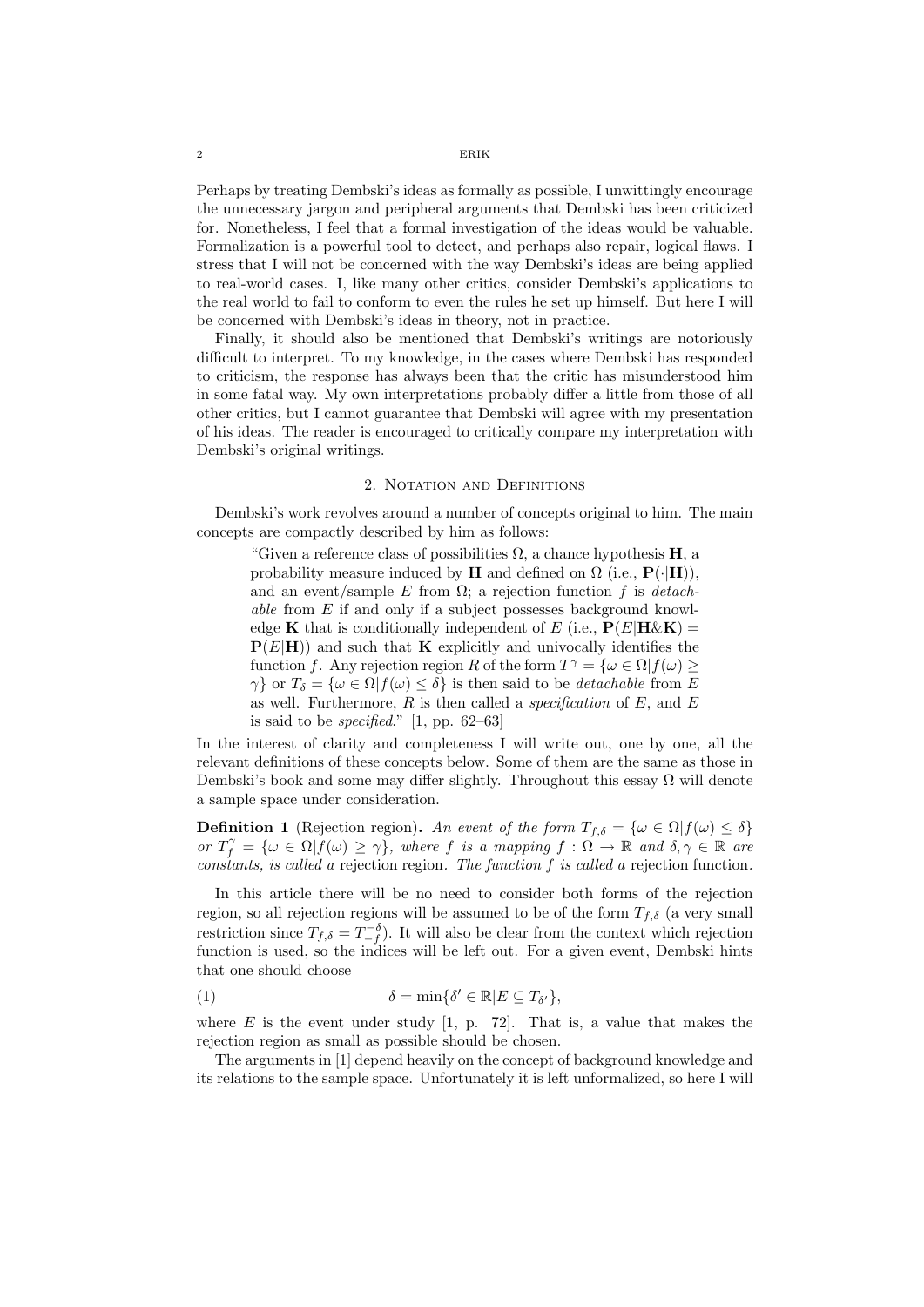introduce some definitions that to my knowledge do not appear in Dembski's work. In particular, rejection functions that are "explicitly and univocally" identified by background knowledge play a special role. I will denote the set of all background knowledge by  $K$ . We also need a set of hypotheses  $H$ .

**Assumption 1.** The set  $\Omega \times K$  is mathematically meaningful and finite, and every hypothesis  $h \in \mathcal{H}$  determines a probability measure  $P_h$  on it.

The assumption of finiteness is just made to avoid potential technical difficulties. When more than one sample space is considered, the corresponding assumptions are of course made for all the sample spaces under study. The assumption that we can evaluate the probability of knowledge may or may not be philosophically problematic, but I will simply note that Dembski's arguments and ideas depend on it and assume that it is true for the sake of the argument. For convenience, I will write  $P_h(E, K)$  instead of  $P_h(E \times K)$ , where  $E \subseteq \Omega$  and  $K \subseteq \mathcal{K}$ . Also, if  $E = \Omega$ , I shall simply omit it and write  $P_h(K)$ . The corresponding convention will be used if  $K = \mathcal{K}$ . I will also allow myself to sometimes use an outcome, rather than the elementary event containing the outcome, as argument in the probability measure.

Dembski also requires the user of his method to determine whether background knowledge "explicitly and univocally" identifies given rejection functions. For this purpose I define a relation as follows

(2) 
$$
\mathcal{KID}_{\Omega}(f, K) = \begin{cases} \text{true} & \text{if } K \text{ explicitly and univocally identifies } f, \\ \text{false} & \text{otherwise,} \end{cases}
$$

where f is a mapping  $f : \Omega \to \mathbb{R}$  and  $K \subseteq \mathcal{K}$ . From a philosophical point of view one could have considerable doubts as to whether the nature of knowledge is such that it is possible to determine whether it "explicitly and univocally" identifies a function, but again I will simply note that Dembski's arguments seem to require it and assume that a relation KID is given in a mathematical form.

**Assumption 2.** The relation  $\text{KID}_{\Omega}$  is meaningful and available in mathematical form.

This assumption is made for all sample spaces if more than one sample space is studied.

With the notation and assumptions introduced we are now ready to state the definition of detachability and specifications.<sup>1</sup>

**Definition 2** (h-detachability). Let  $h \in \mathcal{H}$  be an hypothesis. A rejection function f is said to be h-detachable from an event  $E \subseteq \Omega$  if there exists a  $K \subseteq \mathcal{K}$  such that  $\mathcal{K}ID_{\Omega}(f, K)$  and  $P_h(E) = P_h(E|K)$ .

**Definition 3** (*h*-specification). A rejection region  $T \subseteq \Omega$  defined by a rejection function that is h-detachable from the event  $E \subseteq T$  is said to be a h-specification of  $E$  and  $E$  is said to be h-specified.

<sup>&</sup>lt;sup>1</sup>Curiously, the key concepts are defined in terms of *events* rather than *outcomes*, e.g. events not outcomes—are specified. Perhaps this has the advantage of allowing incomplete knowledge, but it also adds considerable subtleties to the argument. For instance, if the outcome  $\omega$  is observed, then all events containing this outcome must be said to have occurred. Thus, when investigating whether the outcome is such that the ID hypothesis of intelligent intervention should be inferred, one is free to consider any event that contains this outcome. If a rejection function is not  $h$ detachable from the event  $\{\omega\}$ , perhaps it will be h-detachable from, say,  $\{\omega, \omega'\}$ .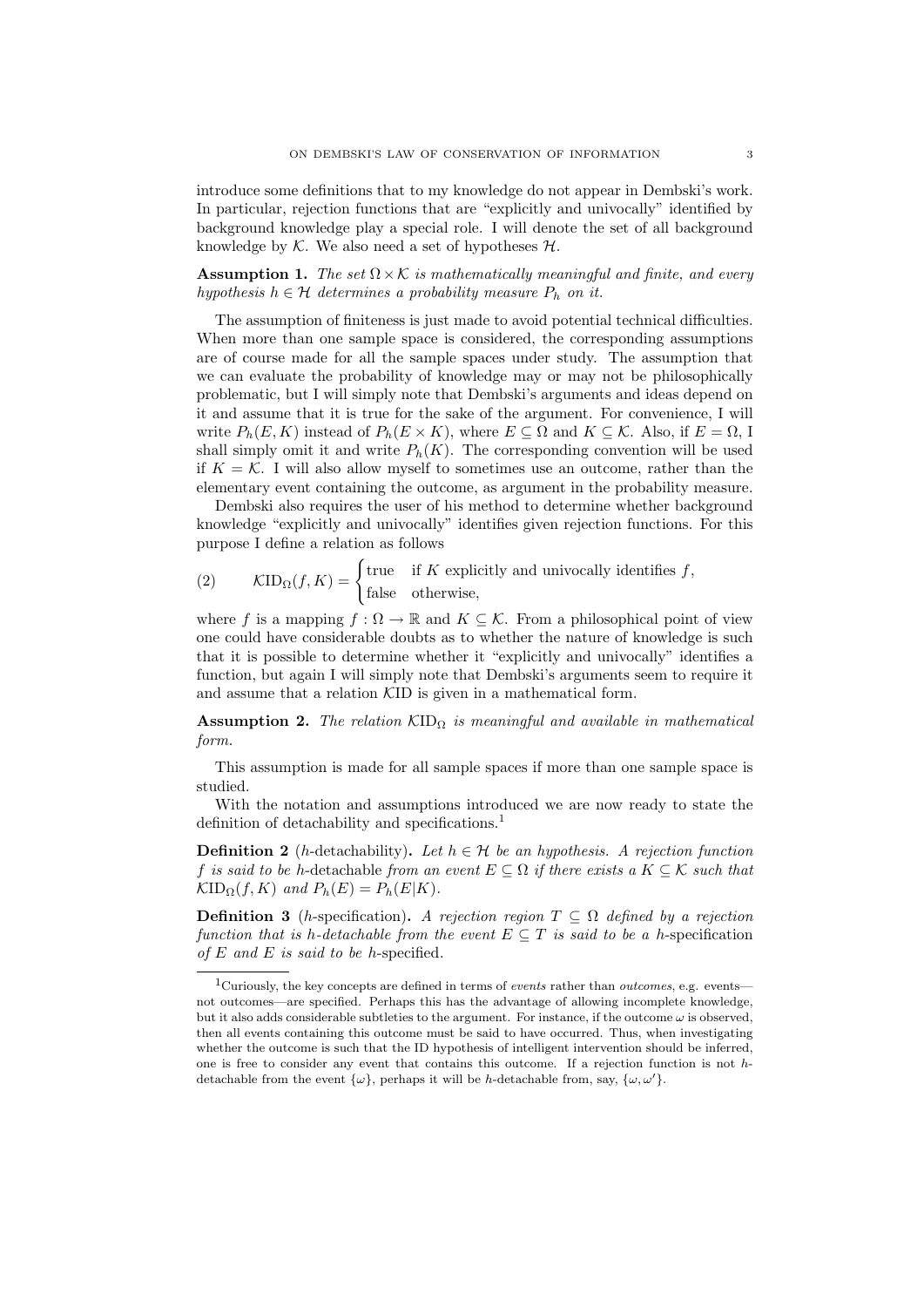**Definition 4** (*h*-specified information). An ordered pair of events  $(E, T)$  such that  $E \subseteq T$ , and where T is a rejection region with a rejection function that is hdetachable from E, is called h-specified information.

Roughly speaking it is h-specified information for which the h-specification is sufficiently improbable that Dembski considers to be an infallible indication that the hypothesis  $h$  should be rejected in favour of a hypothesis that an intelligent agent was involved in the realization of the event.

The rest of this essay will investigate to what extent the mathematical relations defined above are sufficient to establish Dembski's Law of Conservation of Information.

### 3. The Law of Conservation of Information: The Deterministic Case

Here the Law of Conservation of Information as it is described on pp. 152–153 of [1] will be investigated in detail.

Consider two sample spaces  $\Omega$  and  $\Lambda$  and an arbitrary mapping  $\phi : \Omega \to \Lambda$  between them. For convenience, define two associated mappings on the corresponding event spaces by

(3) 
$$
\bar{\phi}(A) = {\phi(\omega)|\omega \in A},
$$

(4) 
$$
\bar{\phi}^{-1}(B) = \{\omega \in \Omega | \phi(\omega) \in B \},\
$$

where  $A \subseteq \Omega$  and  $B \subseteq \Lambda$ .

If the mapping  $\phi$  can be thought of as a representation of a deterministic process, Dembski's idea that a deterministic process cannot generate specified information may be expressed in terms of  $\phi$ . There are two ways in which specified information can potentially be generated. Either an event  $A \subseteq \Omega$ , which is not specified, can be mapped onto an event  $B \subseteq \Lambda$ , which is specified. Or a specified event A could potentially be mapped onto an event  $B$ , such that the specification of  $B$  has lower probability than the specification of A. It must also be made clear relative to which hypotheses (or probability distributions) the events A and B should be specified in Dembski's sense. To determine this, we first consider two elements  $\omega \in \Omega$  and  $\lambda \in \Lambda$ , such that  $\lambda = \phi(\omega)$ . Let h be an hypothesis that fixes a particular, but arbitrary, probability measure  $P_h$  on  $\Omega \times \mathcal{K}$ . Then the probability of the transformation  $\omega \stackrel{\phi}{\mapsto} \lambda$ is of course  $P_h(\omega)$ . The probability that any randomly chosen element in  $\Omega$  will be mapped onto  $\lambda$  is given by  $Q_h^{\phi}(\lambda) = P_h(\bar{\phi}^{-1}(\lambda))$ . This is easily generalized to arbitrary events and we have

(5) 
$$
Q_h^{\phi}(B) = P_h(\bar{\phi}^{-1}(B)).
$$

Thus, any hypothesis h together with any mapping  $\phi : \Omega \to \Lambda$  will determine a probability measure  $Q_h^{\phi}(B)$  on  $\Lambda$ . We may there consider the original hypothesis h and the mapping  $\phi$  to be a "partial hypothesis". However, to enable the use of Dembski's definitions, a probability measure on the larger set  $\Lambda \times \mathcal{K}$  is required. There is no mathematical reason to choose any particular way to extend Eq. (5), but it seems natural to try the following assumption.

**Assumption 3.** The correct way to extend  $Q_h^{\phi}$  from a probability distribution on  $Λ$  to the larger set  $Λ \times K$  is through

(6) 
$$
Q_h^{\phi}(B,K) = P_h(\bar{\phi}^{-1}(B),K).
$$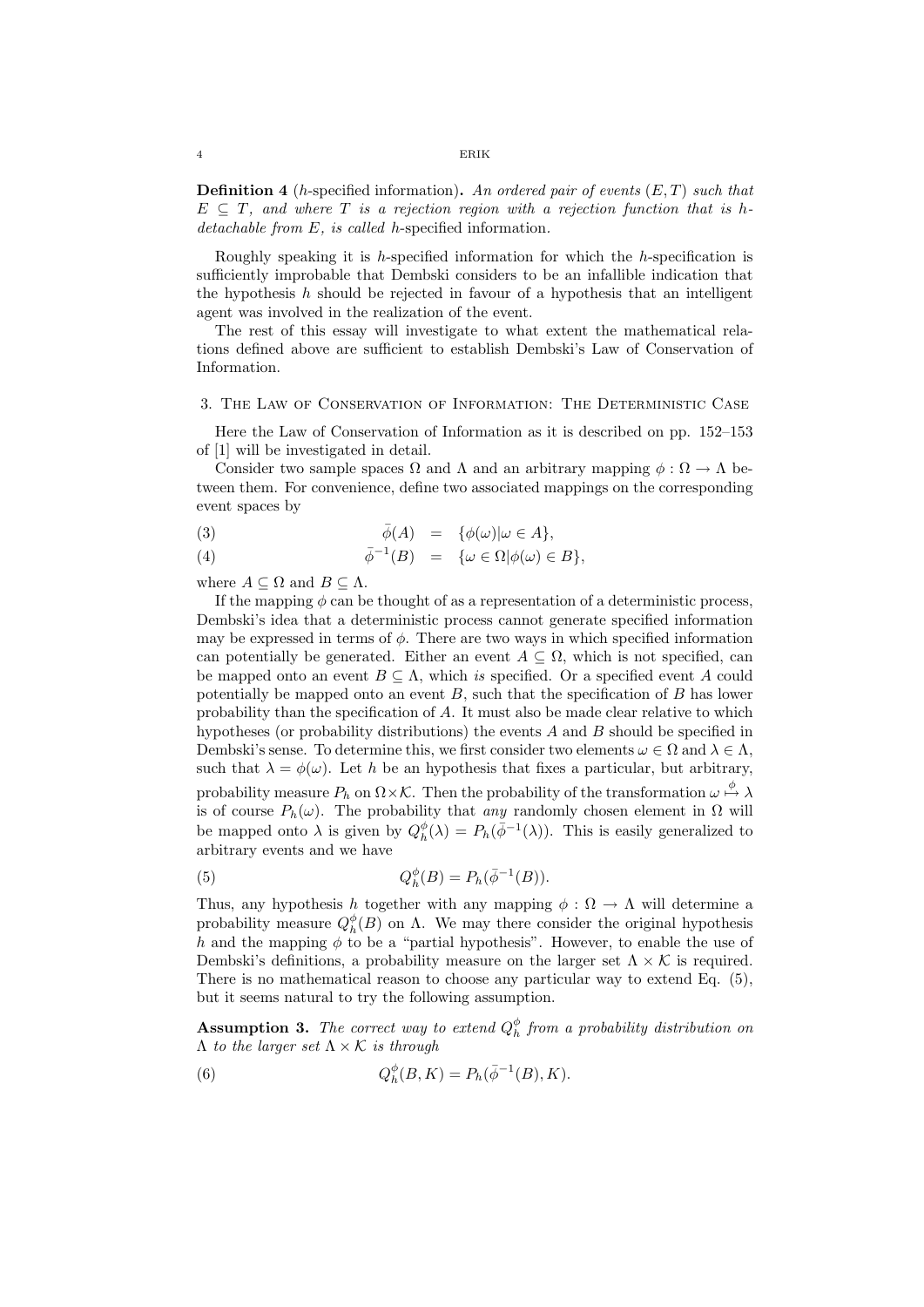This also seems like the extension that is most charitable to Dembski. It is not clear to me exactly which assumptions about  $\Omega$ ,  $\Lambda$ ,  $\mathcal{K}$  and  $\phi$  are hidden in Eq. (6). Below I will assume that the extension is done in some unique way and index hypotheses conferring a probability distribution on  $\Lambda \times \mathcal{K}$  by the original hypothesis h and the mapping  $\phi$ .

3.1. Is it possible to map unspecified events to specified events? Let us now consider the first of the two conceivable ways for a deterministic process to generate specified information. Let  $(B, T)$  be h-specified information. That is,  $T = {\lambda \in \Lambda | g(\lambda) \leq \delta} \supseteq B$  is a rejection region, there exists a  $K' \subseteq \mathcal{K}$  such that  $KID_{\Lambda}(g, K')$ , and  $Q_h^{\phi}(B) = Q_h^{\phi}(B|K')$ . Is it possible to find an  $A \subseteq \Omega$ , for which no valid h-specification exists and such that  $\bar{\phi}(A) = B$ ? The answer to this question requires knowledge of the relation  $\mathcal{KID}_{\Omega}$  and of  $P_h(A, K)$ . I suggest that the answer is no, based on the following informal appeal to the reader's intuition: If the relation  $\mathcal{K}ID_{\Omega}(f, K)$  is meaningful at all, then surely it should be true that any mathematically minded person has knowledge  $K$  that "explicitly and univocally" identifies the function  $f(\omega) \equiv 0$ , i.e.  $\mathcal{K}ID_{\Omega}(f,K)$ . Whether it holds that  $P_h(A) =$  $P_h(A|K)$  will of course depend on h, but it seems that the case for this is at least as good as for any other function. If the reader accepts this appeal to his or her intuition, then  $\Omega = {\omega \in \Omega | f(\omega) \leq 0}$  is a valid h-specification of A. It then follows that every event is h-specified!

Dembski's answer is also no, but he has a slightly more complicated argument in mind. He notes that the rejection function  $f = g \circ \phi$  will define a set  $S \subseteq \Omega$ , such that  $\bar{\phi}(S) = T$ . Together with  $\bar{\phi}(A) = B \subseteq T$ , this implies that  $A \subseteq S$ . Dembski then seems to suggest that it is self-evident that the  $h$ -detachability of  $g$  also implies the h-detachability of  $g \circ \phi$  [1, p. 153]. That is,  $\mathcal{KID}_{\Omega}(g \circ \phi, K)$  and  $P_h(A) =$  $P_h(A|K)$ , for some K. It seems unlikely to me that Dembski intended that  $q \circ \phi$  is hdetachable for all possible mappings  $\phi : \Omega \to \Lambda$ . Rather I believe that his reasoning is most charitably interpreted as restricted to those mappings  $\phi$  that are known. I speculate that part of the intended reasoning is the following informal argument: By definition, we must have knowledge that identifies g, i.e.  $\mathcal{K}ID_{\Lambda}(g, K')$  for some  $K'$ . If we also have knowledge that identifies the deterministic transformation  $\phi$ , then this knowledge combined with K'—let's denote the combination by K should identify the composition  $g \circ \phi$ , i.e.  $\mathcal{K}ID_{\Omega}(g \circ \phi, K')$ . To establish that  $P_h(A) = P_h(A|K)$ , Dembski appears to suggest that it follows from the fact that the rejection region can be described without reference to  $A$ , and he writes that the rejection region can be "identified independently" of the event A. However, this is not necessarily the same kind of independence as the statistical independence that is required for h-detachability. We can, for instance, speak about the gasoline prices during the latest decade without ever mentioning the world's total population sizes during the same period, but that doesn't mean that gasoline prices are statistically independent of the total population sizes.

Dembski's attemped argument is of limited value due to its incompleteness and the many unclear aspects of it. It's applicability is also severly limited if I am correct that it should be interpreted as restricted to known  $\phi$ .

3.2. Can specifications be mapped to less probable specifications? The second way for a deterministic process to generate specified information would be to map a specified event to an event with a smaller specification. Dembski's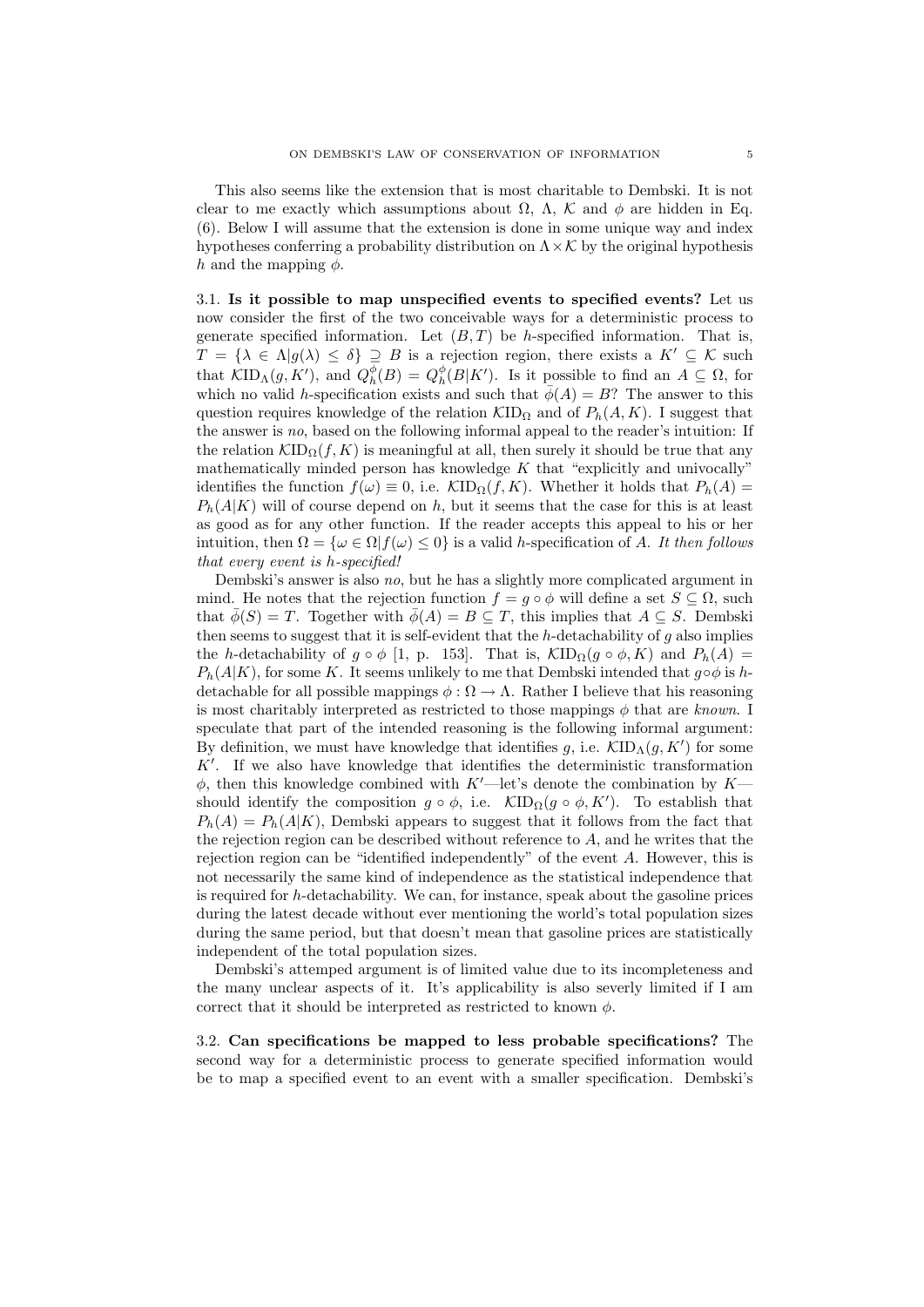argument here is in fact the same as that described in the preceeding section.<sup>2</sup> Let us again suppose that  $(B, T)$ , with  $B \subseteq T \subseteq \Lambda$ , is h-specified information with the rejection function g. If  $\bar{\phi}(A) = B$ , then Dembski thinks that one can construct a valid h-specification of A as  $S = \bar{\phi}^{-1}(T) = {\omega \in \Omega | (g \circ \phi)(\omega) \leq \delta}.$  Furthermore, by definition  $Q_h^{\phi}(T) = P_h(\bar{\phi}^{-1}(T)) = P_h(S)$ , so the probability of the h-specified information is unchanged by deterministic transformations (provided that  $S$  really is a valid h-specification).

Of course, the argument suffers from the flaws noted in the preceeding section. Dembski has not really established that there is background knowledge K such that  $\mathcal{K}ID(g \circ \phi, K)$  and  $P_h(A) = P_h(A|K)$ . If the mapping  $\phi$  is not injective, then the latter condition may also have to hold for several events, since  $\phi(A) = B$  may not uniquely define A.

3.3. A bizarre attempted remedy. After having stated what I take to be the arguments described above, Dembski remarks

"I have just argued that when a function acts to yield information, what the function acts upon has at least as much information as what the function yields. This argument, however, treats functions as mere conduits of information, and does not take seriously the possibility that functions might add information." [1, p. 154].

A truly bizarre remark. It is difficult understand what it actually means. The only flaw in Dembski's argument is that he has not established the h-detachability of  $f \circ \phi$  from all events A such that  $\bar{\phi}(A) = B$ . Is this an admission of this flaw or did Dembski have another flaw in mind (one that I must have missed)?

Dembski then tries to repair the real or perceived flaw by considering mappings from pairs of specified information and functions to specified information. More precisely, Dembski considers a "universal composition function"  $U$ , defined by  $U(i, \phi) = \overline{\phi}(i)$ , where  $i = (A, S) \subseteq \Omega^2$  and we take  $\overline{\phi}(i) = (\overline{\phi}(A), \overline{\phi}(S))$ , for notational convenience (the reader should be warned that I will change the notation slightly below). It is claimed that

"The form of the original argument is therefore left unchanged: the information  $j$  arises by applying  $U$  (cf.  $f$  in the original argument) to the information  $i, f$ ) (cf. i in the original argument)." [1, p. 155].

(Note that Dembski uses f to denote the same mapping that is denoted  $\bar{\phi}$  here.) It is not obvious how to interpret these statements, much less how to put them in a rigorous form. Besides from the general vagueness, it is not clear that Dembski's second argument actually improves anything. The one improvement—a big one that can be made would be to, if possible, remedy the flaws pointed out above, but this new argument doesn't even seem to address this.

The comment that the original argument is left unchanged leads me to infer that one should primarily study how U maps events in  $\Omega \times \Phi$ , where  $\Phi = \Lambda^{\Omega} = {\phi : \mathbb{R}^{\Omega}}$  $\Omega \to \Lambda$ , to events in  $\Lambda$ , but this violates the framework provided by Dembski. To use the definitions of Dembski's key concepts, e.g. detachability, we are required to first identify a set  $H$  of hypotheses, each of which confers a probability measure on the sample space  $\Omega \times \mathcal{K}$ . If a hypothesis  $h \in \mathcal{H}$  and two events in the sample space

<sup>2</sup>Dembski intended to treat both cases at once, whereas I have split the analysis in two cases for conceptual clarity.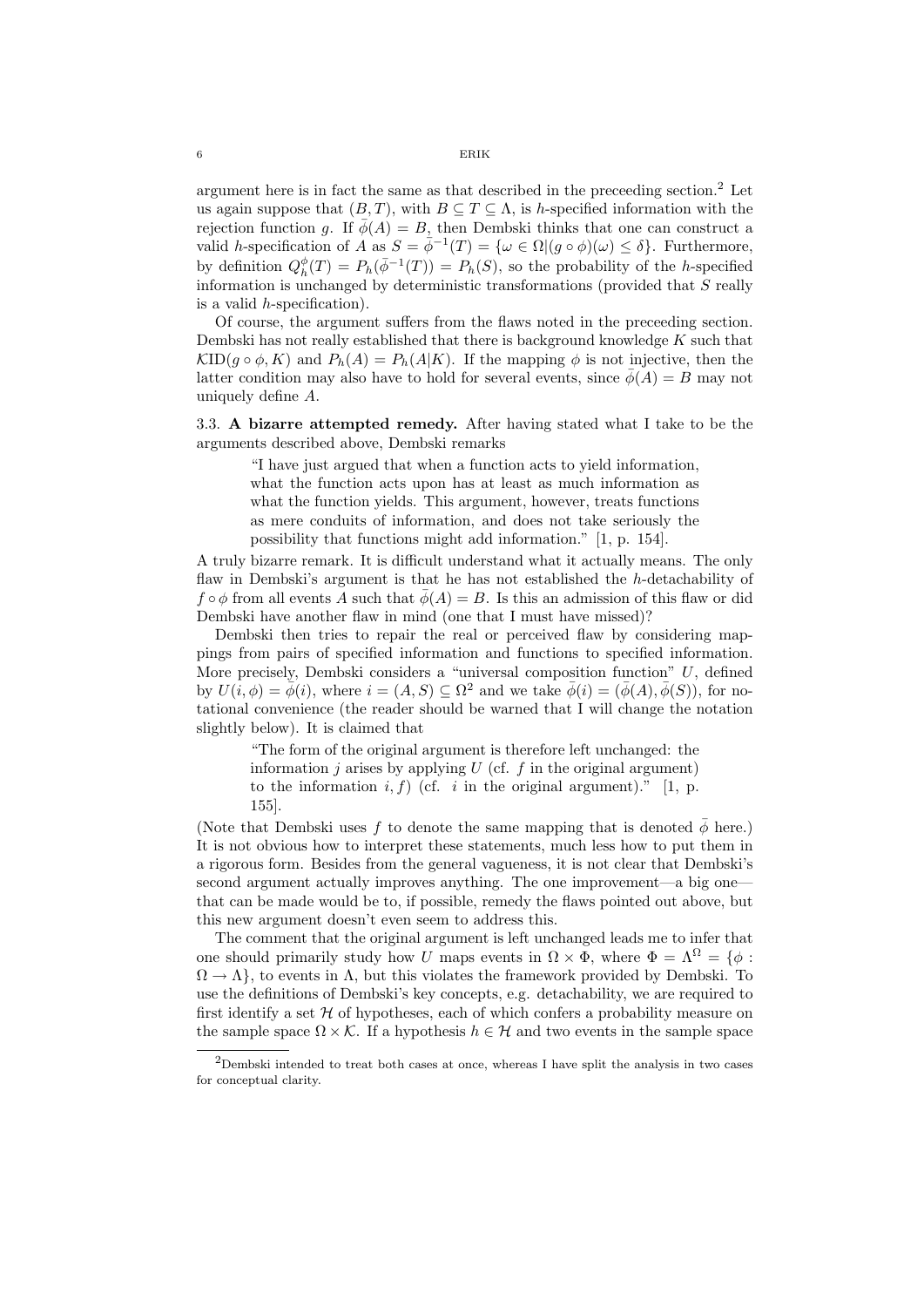$\Omega \times \mathcal{K}$  have certain properties, we may then speak of things like h-detachability, h-specified information, etc. There is no reason why hypotheses in  $\mathcal H$  should also confer a probability measure on  $\Omega \times \Phi \times \mathcal{K}$ . To study this new sample space we need, in general, a new set of hypotheses,  $\mathcal{H}_{\text{new}}$ , conferring probability measures on this sample space. For a given hypothesis  $h_{\text{new}} \in \mathcal{H}_{\text{new}}$  one may then speak of  $h_{\text{new}}$ . specified information, but this must not be confused with  $h$ -specified information,  $h \notin \mathcal{H}_{\text{new}}$  in general, in the original sample space.

Let's examine the situation more formally. Consider a new set of hypotheses  $\mathcal{H}_{\text{new}}$ , each conferring an arbitrary probability measure  $P_{h_{\text{new}}}$  on the sample space  $\Omega \times \Phi$ , where  $\Phi = {\phi : \Omega \to \Lambda} = \Lambda^{\Omega}$ . Define the mapping  $U(\omega, \phi) = \phi(\omega)$  and associate two event mappings by defining

(7) 
$$
\overline{U}(A) = \{ \phi(\omega) | (\omega, \phi) \in A \}, \quad A \subseteq \Omega \times \Phi
$$

(8) 
$$
\bar{U}^{-1}(B) = \{(\omega, \phi) \in \Omega \times \Phi | \phi(\omega) \in B \}, \quad B \subseteq \Lambda.
$$

If the outcomes in  $\Lambda$  are formed by applying U to outcomes in  $\Omega \times \Phi$ , a probability measure on  $\Lambda$  is fixed. The probability of the transformation  $(\omega, \phi) \stackrel{U}{\mapsto} \phi(\omega) = \lambda$ is of course  $P_{h_{\text{new}}}(\omega, \phi)$ . The probability that U will map any element  $(\omega, \phi)$  into  $B \subseteq \Lambda$  is then given by

(9) 
$$
Q_{h_{\text{new}}}^U(B) = P_{h_{\text{new}}}(\bar{U}^{-1}(B)), \quad B \subseteq \Lambda
$$

This probability measure must then be extended in some way to the sample space  $\Lambda \times \mathcal{K}$ , so that background knowledge can be handled.

Now suppose that  $(B,T) \subseteq \Lambda^2$  is h-specified information, where  $h \in \mathcal{H}$  is a hypothesis in the *original* set of hypotheses, and that  $\bar{\phi}(A) = B$ , for some  $\phi$  and A. The real issue is whether this can be used to construct a valid h-specification of A with probability  $\leq Q_h^{\phi}(T)$ , but Dembski seems to recognize that this is not always possible. Instead he seems to try to move the goalposts by considering the irrelevent question of whether one can always construct a valid  $h_{\text{new}}$ -specification of an event like  $A \times \{\phi\}$  (where  $h_{\text{new}} \in \mathcal{H}_{\text{new}}$  belongs to the new set of hypotheses). Perhaps Dembski thinks that  $S = \overline{U}^{-1}(T)$  is always a valid  $h_{\text{new}}$ -specification of  $A \times {\phi}$ , but that would be to confuse two different kinds of specified information. If a deterministic transformation like  $\omega \stackrel{\phi}{\mapsto} \lambda$  generates h-specified information then that means just that. Such a fact would not be affected at all by whether or not the transformation  $(\omega, \phi) \stackrel{U}{\mapsto} \lambda$  generates  $h_{\text{new}}$ -specified information.

I challenge ID advocates, Dembski in particular, to explain in mathematical detail how the argument involving the universal composition function is supposed to work. As it is presented in [1, pp. 154–155] it is nonsense.

### 4. Specificational and Probabilistic Resources

Before dealing with the stochastic case it is useful to know two additional concepts defined by Dembski. The first of these is specificational resources. This concept is supposed to capture how many opportunities for specifications there are. The basic idea is that specified information is more remarkable if valid specifications are rare than if they are abundant. Dembski's (quasi-)formal way to deal with this idea is to introduce a "complexity measure", which measures how complicated it is for a particular user of Dembski's method to come up with a specification of an event. Let  $\varphi(R)$  denote a quantitative measure of how complicated it is for a user to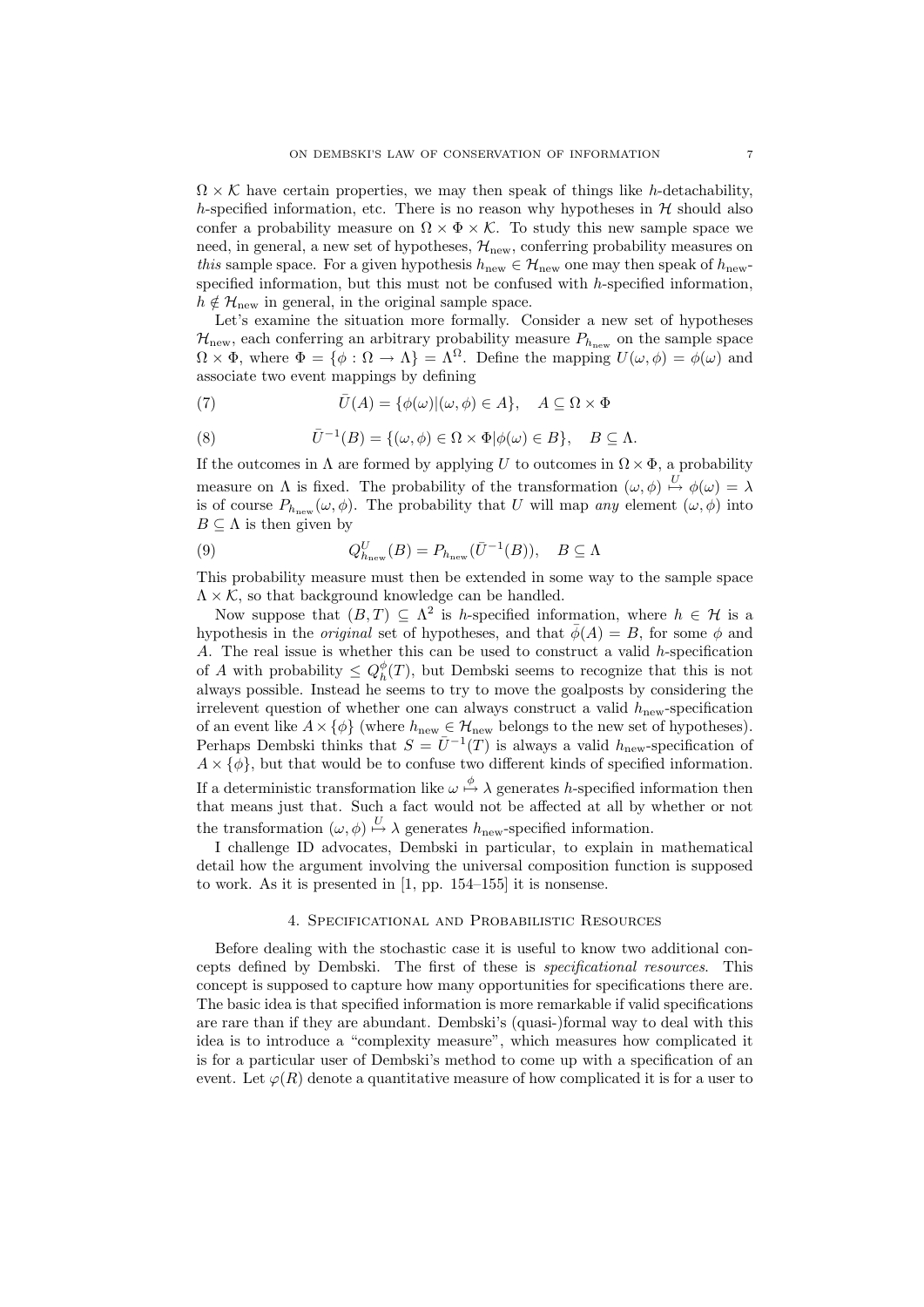formulate the specification  $R$ , i.e. to find the corresponding rejection function. In [1, p. 76], Dembski asserted that the measure  $\varphi$  is objectively given relative to the user and "determined up to monotonic transformations". If the user of his method for inferring ID may be thought of as a universal Turing machine, then Dembski would likely take  $\varphi(R)$  to be the Kolmogorov complexity of R. It is unclear how one should choose  $\varphi$  if the user may not be thought of as a universal Turing machine.

**Definition 5** (Specificational resources). Given an event  $A \subseteq \Omega$  and a rejection region R that is a valid h-specification of A for all  $h \in \mathcal{H}$ , the specificational resources are defined as the set of events  $T \subseteq \Omega$  that satisfy the following conditions:

- (1) a rejection function for T is h-detachable from A for all  $h \in \mathcal{H}$ ,
- (2) max $_{h\in\mathcal{H}} P_h(T) \leq \max_{h\in\mathcal{H}} P_h(R)$ ,
- (3)  $\varphi(T) \leq \varphi(R)$ , and
- (4)  $T$  is not a proper subset of any other event that satisfies the previous criteria.

The set of specificational resources will be denoted  $\mathcal{S}_{H}(A, R)$ . [1, p. 77]

The idea is that since

$$
(10) \t P_h\left(\bigcup_{T\in\mathcal{S}_{\{h\}}(A,R)}T\right)\leq \sum_{T\in\mathcal{S}_{\{h\}}(A,R)}P_h(T)\leq P_h(R)|\mathcal{S}_{\{h\}}(A,R)|,
$$

specifications with probability  $\max_{h \in \mathcal{H}} P_h(R) \ll |\mathcal{S}_{\mathcal{H}}(A,R)|^{-1}$  are rare, unlikely, and remarkable.

However, even very unlikely events can become likely to occur at least once if a large number of trials occurs. To take this into account, one can multiply the specificational resources by the number of trials.

**Definition 6** (Probabilistic resources). Given an event  $A \subseteq \Omega$  and a rejection region R that is a valid h-specification of A for all  $h \in \mathcal{H}$ , the probabilistic resources are given by the number  $\mathcal{R}_{\mathcal{H}}(A, R) = |\mathcal{S}_{\mathcal{H}}(A, R)| \cdot n$ , where n is the number of trials.

The probability that at least one event that fits a specification in  $\mathcal{S}_{\mathcal{H}}(A, R)$  occurs is less than  $\max_{h \in \mathcal{H}} P_h(R) \mathcal{R}_{\mathcal{H}}(A, R)$ , provided that the trials are statistically independent (and that they occur according to one of the hypotheses in  $H$ ). Therefore, Dembski seems to think, an event of probability  $\ll R_{\mathcal{H}}(A, R)^{-1}$  should definitely be rare, unlikely, and inexplicable in terms of the hypotheses in  $H$ . Indeed, Dembski's central claim is that specified events with such a low probability are infallible indications that the hypotheses  $H$  should be rejected in favour of the general ID hypothesis that some intelligent agent was somehow involved in the realization of the event (or at least some hypothesis not in  $\mathcal{H}$ ).

There are a few problems with this reasoning, though. First, the condition that elements in  $\mathcal{S}_{\mathcal{H}}(A, R)$  must be h-detachable from A with respect to all  $h \in \mathcal{H}$  can seriously underestimate the opportunities for choosing specifications. For instance, suppose we have  $\mathcal{H} = \{h_1, h_2\}$  and rejection functions  $f_1, f_2, \ldots, f_{100}$  that are all different and identified by background knowledge. In this case it is possible that  $f_k$ is  $h_1$ -detachable from A for  $1 \leq k \leq 50$  and  $h_2$ -detachable from A for  $50 \leq k \leq 100$ . This implies that  $\mathcal{S}_{\mathcal{H}}(A, R) = \{R\}$ , where R must be the rejection region defined by  $f_{50}$ , yet there are obviously more than one way to choose a specification. Dembski's error is that he considered only specifications that are valid for all  $h \in \mathcal{H}$ , rather than those that are valid for at least one  $h \in \mathcal{H}$ .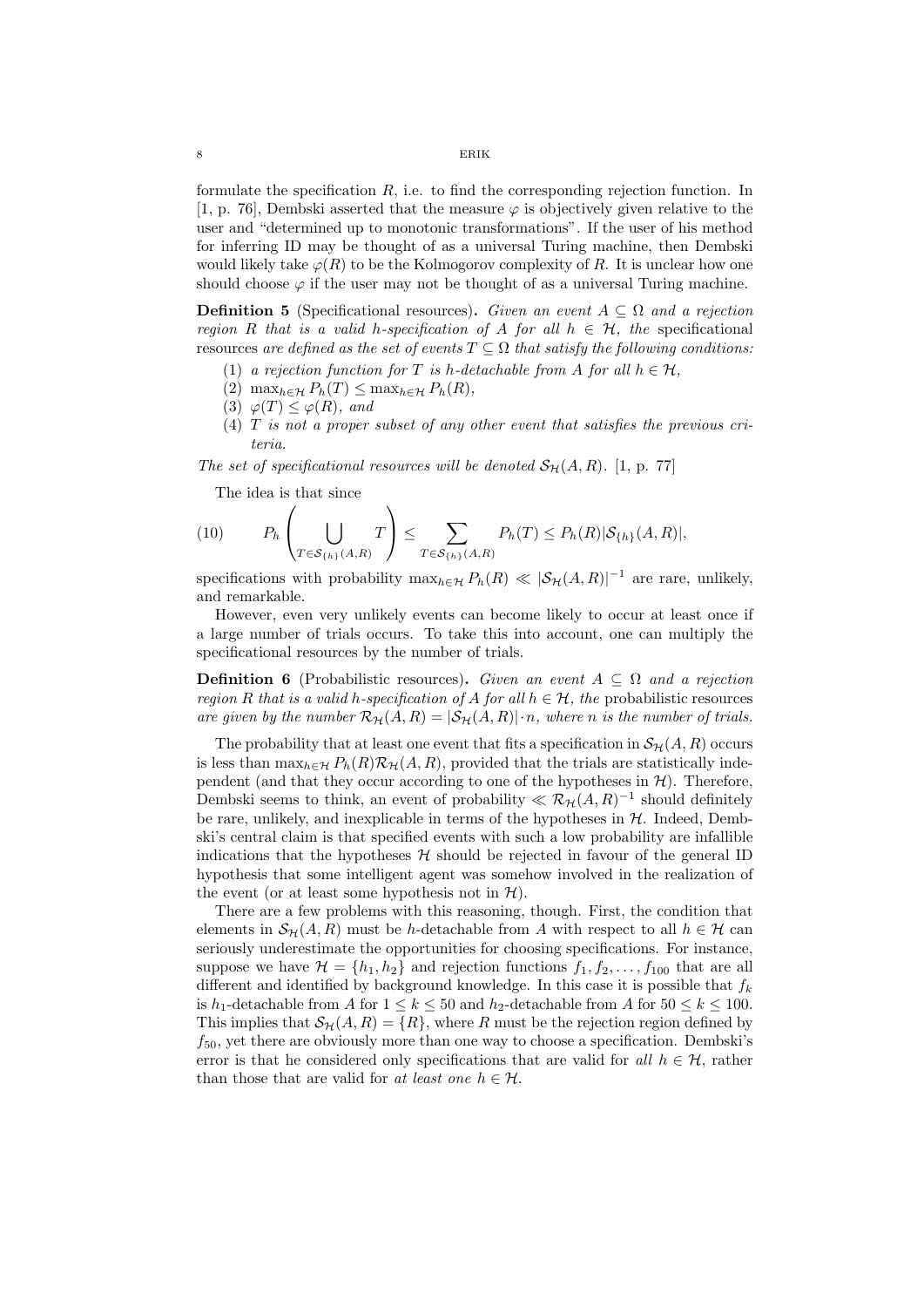Second, there is another way in which the specificational resources underestimate the number of available specifications. Consider, for example, a random number generator that is known to generate integers between 0 and 999 with the same probability for each number. The sample space is then  $\Omega = \{k \in \mathbb{N} | 0 \leq k \leq 999\}.$ Let  $h_{\text{en}}$  be the hypothesis that the outcomes are equiprobable and take  $\mathcal{H} = \{h_{\text{en}}\}.$ Suppose that all rejection functions of the form

(11) 
$$
f_k(\omega) = \begin{cases} 0 & \text{if } |\omega/5| = k, \\ 1 & \text{otherwise,} \end{cases}
$$

 $0 \leq k \leq 199$ , are  $h_{\text{ep}}$ -detachable from all events. Suppose further that no other rejection function is  $h_{ep}$ -detachable from any event. Then the rejection regions<sup>3</sup>  $\{0, 1, 2, 3, 4\}, \{5, 6, 7, 8, 9\}, \ldots, \{995, 996, 997, 998, 999\}, \Omega$  are valid  $h_{ep}$ -specifications of any event that is a subset of them. If the event  $A = \{0\}$  is observed, we then have the h<sub>ep</sub>-specification  $T = \{0, 1, 2, 3, 4\}$ . Furthermore,  $\mathcal{S}_{H}(A, T) = \{T\}$ . Since

(12) 
$$
P_{h_{\text{ep}}}(T) = \frac{1}{200} \ll 1 = |\mathcal{S}_{\mathcal{H}}(A,T)|^{-1},
$$

one might conclude that  $A$  is a remarkable event that warrants the conclusion that  $h_{ep}$  should be rejected in favour of the general ID hypothesis. However, this would clearly be an unjustified conclusion since the same argument could be made for any outcome. This counter-example illustrates a deficiency in the concept of specificational resources.

While the strategy to deal with many (statistically independent) trials by multiplying the specificational resources by the number trials serves its purpose well, the concept of specificational resources does not adequately make up for the fact that the specification is chosen after the fact to fit, if possible, the observed event very tightly. The specificational resources are in a sense too tightly linked to the event that is actually observed. A more useful quantity to know would be the probability that an *outcome* is part of an event that fits an  $h$ -specification  $S$ , such that  $P_h(S) \leq p$  and  $\varphi(T) \leq c$ , for given p, c. Let's denote this quantity by  $s(p, c, h)$ . That is, let

(13) 
$$
s_{\omega}(p, c, h) = \begin{cases} 1 & \text{if } \omega \text{ is contained in any event with an } h \text{-specification} \\ 0 & \text{otherwise.} \end{cases}
$$

Then we have

(14) 
$$
s(p,c,h) = \sum_{\omega \in \Omega} P_h(\omega) s_{\omega}(p,c,h).
$$

Given an observed event A with an h-specification  $T$ , quantities like

$$
s(P_h(T), \varphi(T), h)
$$
 and  $s(P_h(T), \infty, h)$ 

are far more interesting and useful than the specificational resources  $\mathcal{S}_{H}(A, T)$  that Dembski wants to study. Contrary to Dembski's thinking, there is actually little basis for considering h-specifications of probability  $\ll |\mathcal{S}_{\mathcal{H}}(A, T)|^{-1}$  to be remarkable, because they may well be abundant and together cover large portions of the sample space.

<sup>3</sup>Note that  $\{0, 1, 2, 3, 4\} = {\omega \in \Omega | f_0(\omega) \leq 0}$ , etc. and  $\Omega = {\omega \in \Omega | f_{17}(\omega) \leq 1}$ , so these events are rejection regions.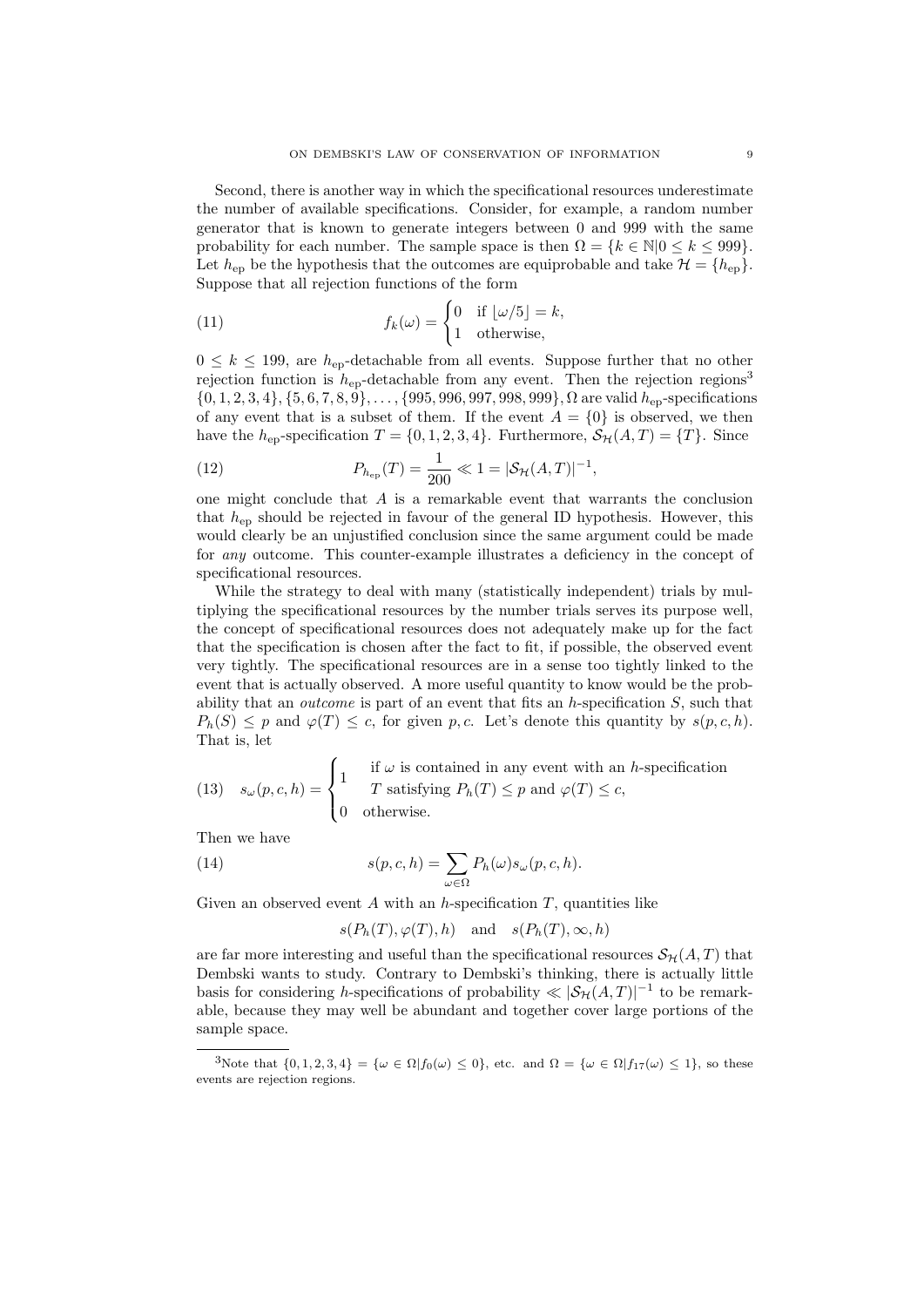#### 10 ERIK

4.1. The universal probability bound. Let's ignore the deep conceptual flaws in the concept of probabilistic and specificational resources for the moment and consider a related concept. Determining the number of specificational resources in practice is a formidable task (assuming that the concept is well-defined), so Dembski tries make life easier by providing what is intended to be a safe, universal overestimate. To do this, he notes that the number of elementary particles in the directly observable universe is estimated to  $10^{80}$ . Furthermore, he assumes that the age of the universe is less than  $10^{25}$  seconds, or  $3 \cdot 10^{17}$  years. He reasons that no transition can happen faster than the Planck time and arrives at the probabilistic resources

(15) 
$$
\alpha^{-1} = \frac{10^{80} \cdot 10^{25} \text{ sec}}{t_{\text{Planck}}} = 10^{150}.
$$

At least two things should be noted. First, the universe is much bigger than the part that is directly observable. Dembski is aware of some of the current views of cosmologists and astronomers regarding this, so it is not a direct oversight [1, pp. 84–90]. However, he has seriously misunderstood the motivation behind cosmological and astronomical models. Cosmologists and astronomers are more than anything else trying to formulate descriptive models of the universe. In order to describe and explain features of our universe, a model of a universe that is bigger than the directly observable universe seems to be required (in the same sense that Lorentz invariance, at least at low energies, seems to be required of any reasonable model to describe and explain the Michelson-Morley experiments and other relativistic effects). To the best of my knowledge, no model that postulates that only the directly observable universe exists can satisfactorily account for as many astronomical and cosmological observations as our current models can account for. It appears, however, that Dembski considers cosmological models to be nothing more than desperate attempts to avoid the conclusion that God created the universe. This misunderstanding of scientists' motivation leads him to dismiss the idea that the universe is larger than the directly observable part as unfounded. In reality, it is a straightforward conclusion from the present cosmological models. For instance, it has been argued, based on the inflationary model, that the number of regions of about the size of our own directly observable region is infinite, while the number of distinct possible histories in such a region is finite [5]. Another example is the recently proposed competitor to the inflationary model that describes a cyclic universe that may be infinitely old [7]. Nonetheless, the primary motivation behind Dembski's ideas is to modify the present theories of abiogenesis and biological evolution. For this purpose it is reasonable to ignore cosmological considerations (at present there is no serious theory of abiogenesis or biological evolution that makes use of cosmological factors).

The second thing to note is that Dembski has not provided any convincing reason for interpreting  $\alpha^{-1}$  as a safe overestimate of the number of specificational resources for even specific events in the directly observable universe. A number of concerns can be raised. E.g., how is the probability and "complexity measure" of the potential specifications taken into account, why can't more than one specification per particle arise in a time step, etc. The burden is on Dembski to show that  $\alpha^{-1}$  really is an overestimate.<sup>4</sup> One can imagine a more sophisticated argument,

<sup>&</sup>lt;sup>4</sup>I also note an internal inconsistency in Dembski's view of intelligence. In his framework, intelligence is usually treated as something so powerful and mystical that it cannot be analyzed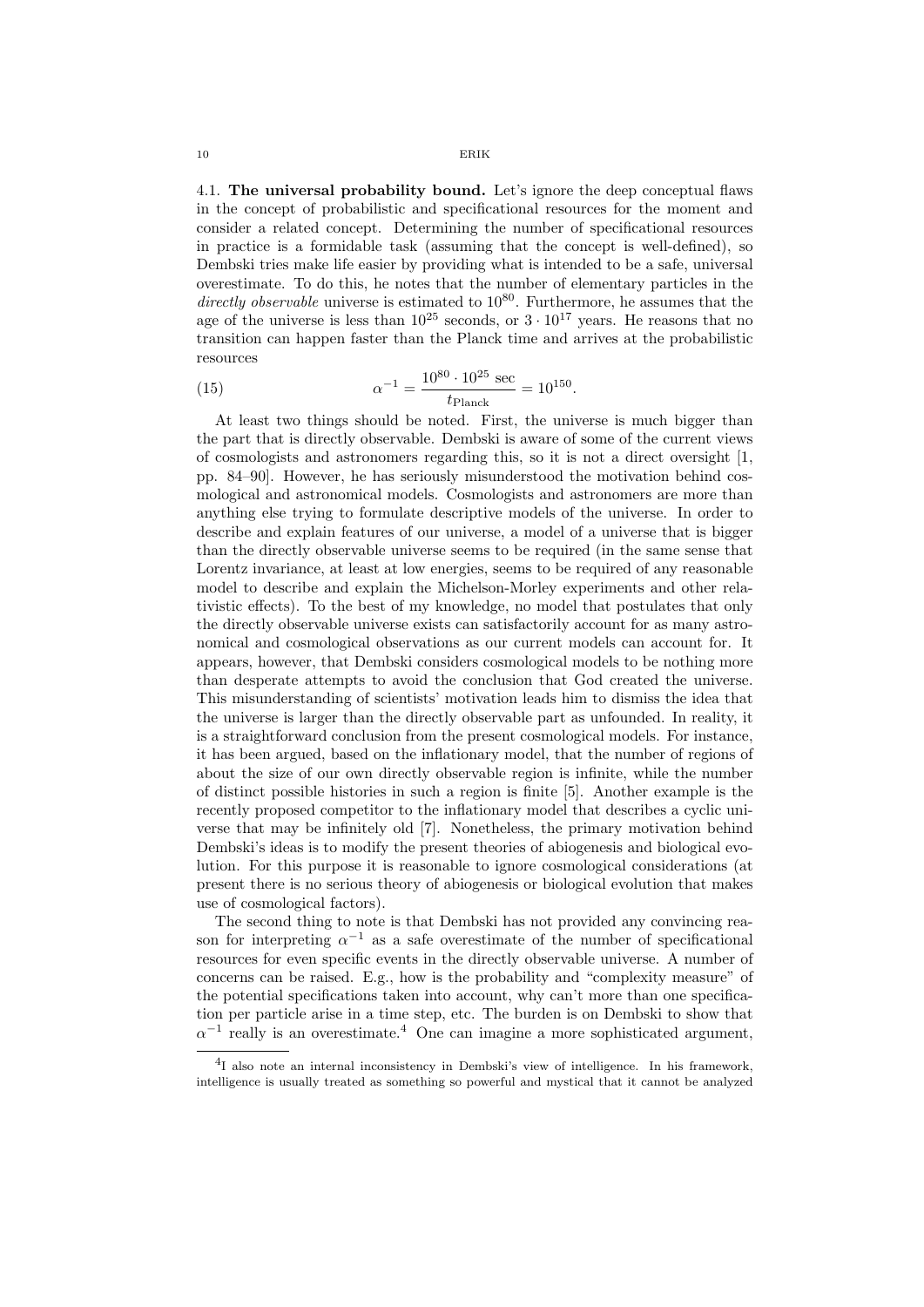though. It has been argued that our observable universe has performed about  $10^{120}$ operations on at most  $10^{90}$  bits [6]. Assuming that the user's knowledge K is encoded by these bits and that the same knowledge can identify at most one rejection function, it is reasonable to conclude that at most  $10^{90}$  rejection functions can be identified.<sup>5</sup> If only the brain of the user of Dembski's method is considered, the number will be much lower. Thus, it seems that Dembski's argument, while flawed, actually yielded a good conclusion. It seems to me that  $\alpha^{-1}$  really is a reasonable overestimate of the specificational resources for non-astronomical purposes.

It must not be forgotten that the concept of specificational resources itself is not an adequate tool for determining whether a specification is remarkable or not, though. Fortunately, Dembski's non sequitur can be fixed if the concept of specificational resources is replaced by the degree to which specifications cover the sample space. Note that if at most  $N_{\rm rf}$  rejection functions are "explicitly and univocally" identified by background knowledge, the degree to which the sample space is covered by h-specifications of probability  $\leq p$  is bounded by

$$
(16) \t\t s(p,\infty,h) \le pN_{\rm rf}.
$$

If  $N_{\text{rf}} = 10^{90}$  is used, it follows that h-specifications of probability  $\ll 10^{-90}$  should be rare (assuming that events really occur with the frequencies dictated by  $P_h$ ).

In conclusion, the universal probability bound is an acceptable one for biological purposes, but Dembski's reasoning leading this quantity suffers from serious conceptual errors.

4.2. CSI. One more concept remains before it is time to investigate Dembski's argument for stochastic transformations.

**Definition 7** (Complex h-Specified Information or h-CSI). Any h-specified information  $(A, S)$  with a probability  $P_h(S) < \alpha$  constitutes complex h-specified information or h-CSI.

For rhetorical reasons, Dembski prefers to transform probabilities of specifications by taking the negative base two logarithm and refer to the resulting number as the "complexity" (or "information") of the event.<sup>6</sup> The quantity  $\alpha$  is transformed to  $-\log_2(\alpha) \approx 500$  in this way, and therefore Dembski often refers to the 500 bit threshold for something to constitute  $h$ -CSI (the quantity "500 bits" must not be

 ${}^{5}$ Or should it be  $2^{10^{90}}$  rejection functions?

rationally. Hence the privileged position that hypotheses involving intelligence occupy in the framework (such hypotheses are not accepted or rejected based on their merits or lack thereof they are default explanations to be invoked whenever we cannot think of a specific alternative). In attempting to count specifications, however, Dembski assumes that the ability of an intelligent mind to formulate specifications is reducible to interactions of elementary particles. While he is certainly free make such a materialistic assumption, he should do consistently. In response to criticism, Dembski wrote: "We're dealing with intelligences and not with natural laws, regularities, or algorithms. It takes creativity, for instance, for a detective to see a pattern that incriminates a clever villain, and that creativity cannot be captured by 'well-defined methods.' " [2, p. 3]. Yet when it comes to counting specifications intelligence is suddenly reducible to particle physics.

 $6D$ embski mistakenly states that "− log<sub>2</sub> P(A) measures the average number of bits required to specify an event with that probability"  $[1, p. 140]$ . The statement is in fact meaningless since there is nothing to average over. I believe part of the reason for this mistake is that Dembski doesn't adequately distinguish between outcomes and events. It is true that if outcomes are encoded by bit strings, then  $-\log_2(p)$  is a good guess for how many bits that are needed to encode an outcome of probability  $p$  in the encoding that minimizes the average code word length. This, however, cannot be directly generalized to events.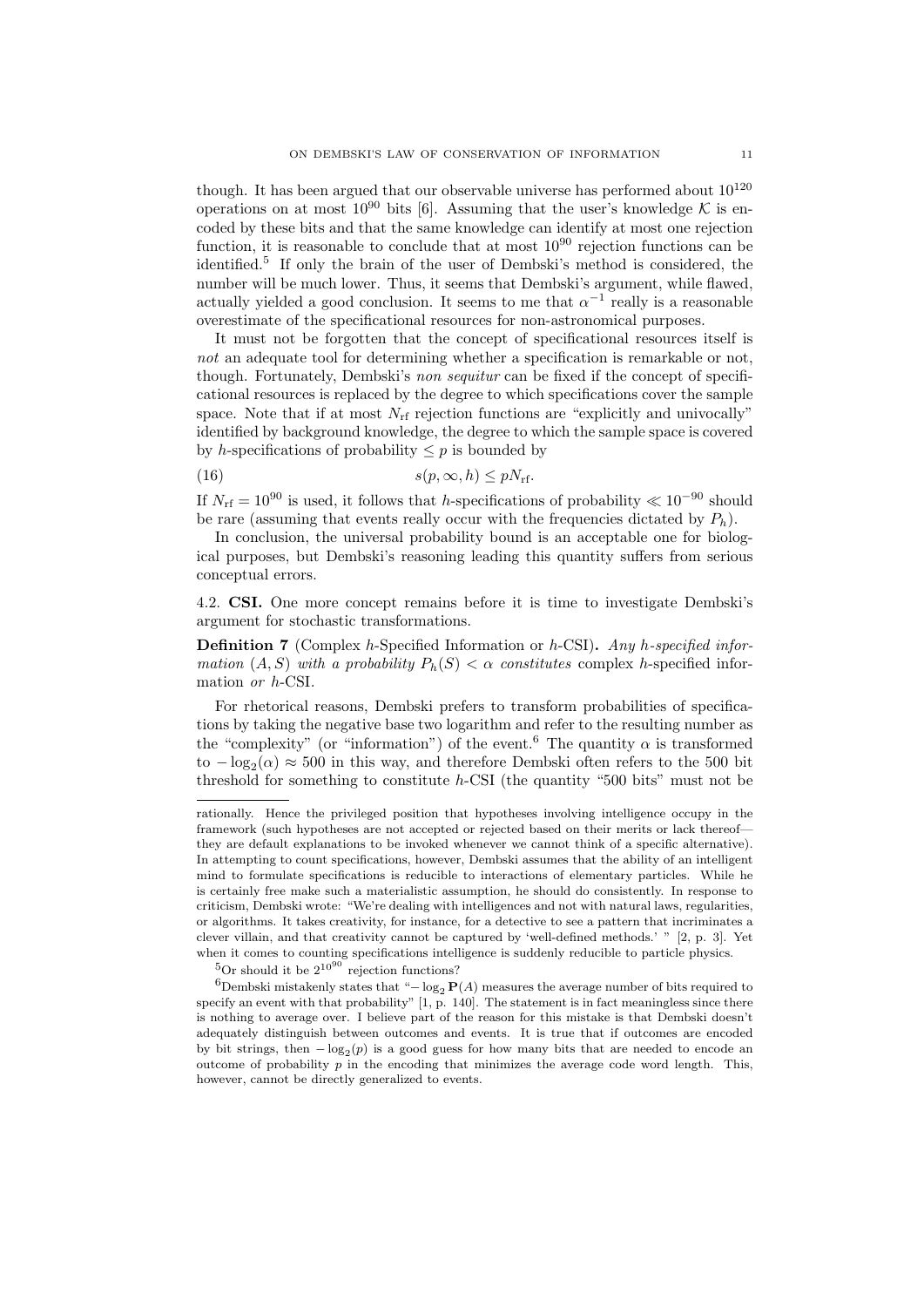#### 12 ERIK

confused with 500 binary digits—in this case the unit serves no purpose except to indicate that logarithms were taken to base two).

### 5. The Law of Conservation of Information: The Stochastic Case

When it comes to determining whether or not stochastic transformations can generate h-specified information, Dembski has little to add to his argument for the deterministic case. First, he admits that stochastic processes can generate some hspecified information, but asserts that  $h$ -specified information which is improbable enough to constitute  $h$ -CSI cannot be generated. To support this he then notes that any stochastic transformation may be viewed as a two-step process without any loss of generality. First, a deterministic transformation is chosen randomly according to a probability function  $\rho$ . Then this mapping is applied to the outcome  $\omega \in \Omega$  in question. But Dembski thinks that he has established that no h-specified information can be generated by any deterministic transformation, and therefore simply refers back his argument with the "universal composition function" for the deterministic case. After all, the argument is, if no deterministic transformation can generate h-specified information, then it won't matter which deterministic mapping is chosen at the first step. This argument, however, contradicts Dembski's admission that stochastic transformations can generate a little h-specified information. If Dembski's argument were correct, then stochastic transformations would never generate any h-specified information at all.

# 6. Conclusion

In the preceeding sections the argument used by Dembski to establish the socalled Law of Conservation of Information has been investigated mathematically. I have intentionally been forthcoming with Dembski's philosophical assumptions about the nature of knowledge and the privileged status of the general ID hypothesis in order to focus on the mathematical parts of the argument. From his own words it seems that he considers his argument to have a status close to a mathematical proof. Indeed, he wrote:

"In this section I will present an in-principle mathematical argument for why natural causes are incapable of generating complex specified information." [1, p. 150]

"Justifying the claim that natural causes cannot generate complex specified information is technically demanding. Before justifying this claim mathematically, let me therefore try to spell out in plain English why natural causes are not up to the task of generating CSI." [1, p. 150]

Such statements indicate that Dembski considers his argument to be if not a mathematical proof, so at least a pretty rigorous mathematical argument. However, a mathematical investigation of Dembski's quasi-formalization reveals that the argument is far from rigorous. It suffers from several conceptual flaws, some of which are reparable and some of which seem fatal. The main flaws are:

(1) In the original argument for the deterministic case, Dembski assumes that if the rejection function f on  $\Lambda$  is detachable, then so is the rejection function  $f \circ \phi$  on  $\Omega$ . But this is by no means established.